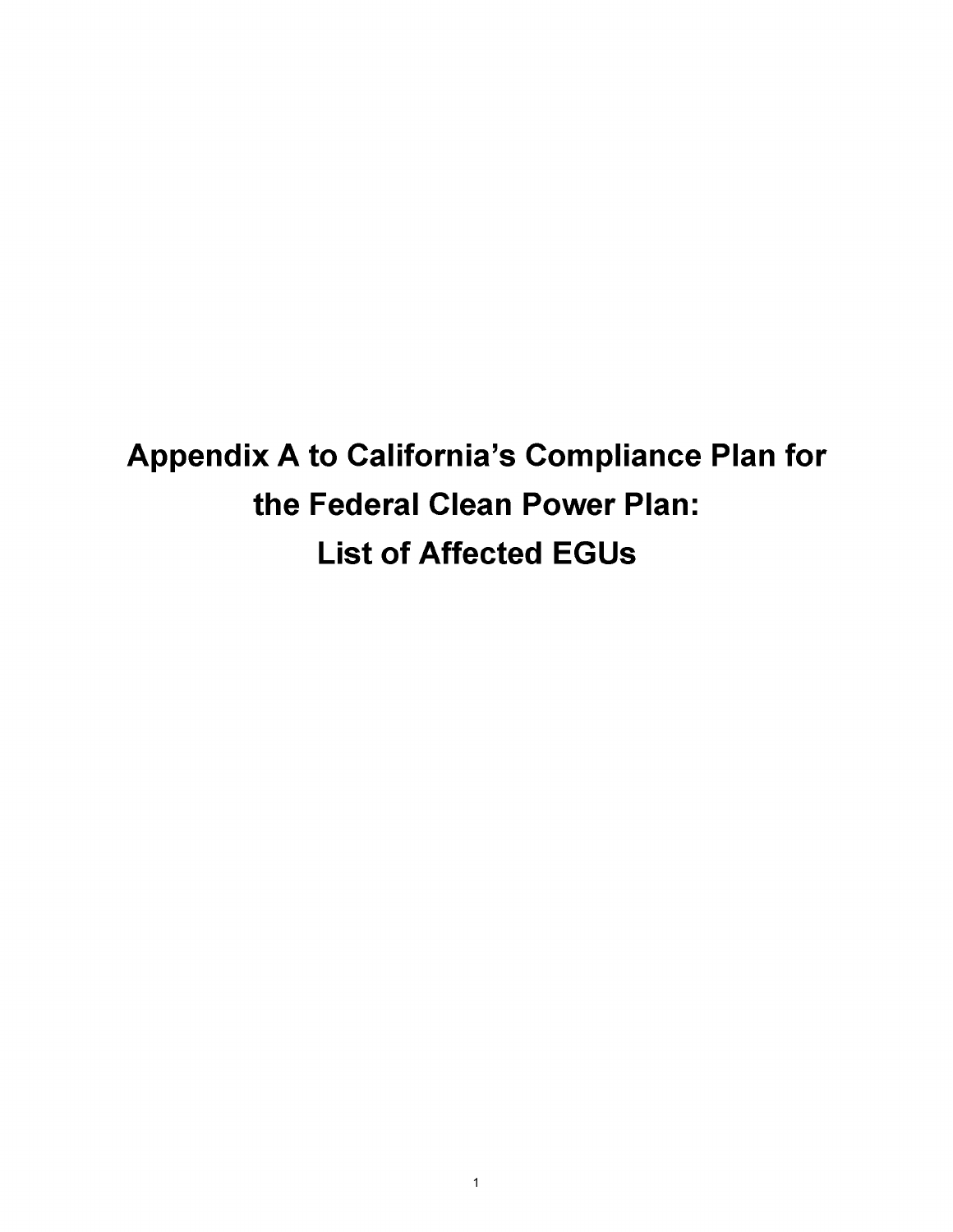| <b>Plant Name</b>                      | <b>Operator Name</b>                |     | ORIS Code Generator ID Fuel Prime Nameplate |           | type mover<br>type | Capacity<br>(MW) | Electric<br>Generation<br>(MWh) | <b>Carbon Dioxide</b><br><b>Emissions (tons)</b> | Unit<br>Retirement<br>Year |
|----------------------------------------|-------------------------------------|-----|---------------------------------------------|-----------|--------------------|------------------|---------------------------------|--------------------------------------------------|----------------------------|
| Contra Costa                           | Mirant Delta LLC                    | 228 | 6                                           | ΝG        | <b>ST</b>          | 359              | 13795                           | 12126.85                                         | 2013                       |
| Contra Costa                           | Mirant Delta LLC                    | 228 | 7                                           | ΝG        | <b>ST</b>          | 359              | 117575                          | 83710.45                                         | 2013                       |
| Dynegy Morro Bay LLC                   | Duke Energy Morro Bay LLC           | 259 | 1                                           | <b>NG</b> | <b>ST</b>          | 169.1            | $\pmb{0}$                       | 0                                                |                            |
| Dynegy Morro Bay LLC                   | Duke Energy Morro Bay LLC           | 259 | 2                                           | <b>NG</b> | <b>ST</b>          | 169.1            | 0                               | $\mathbf 0$                                      |                            |
| Dynegy Morro Bay LLC                   | Duke Energy Morro Bay LLC           | 259 | 3                                           | <b>NG</b> | <b>ST</b>          | 359              | 116435                          | 72510.85                                         |                            |
| Dynegy Morro Bay LLC                   | Duke Energy Morro Bay LLC           | 259 | 4                                           | <b>NG</b> | <b>ST</b>          | 359              | 88502                           | 55112.89                                         |                            |
| <b>Dynegy Moss Landing Power Plant</b> | Duke Energy Moss Landing LLC        | 260 | 6                                           | ΝG        | ST                 | 702              | 310390                          | 189711.38                                        |                            |
| <b>Dynegy Moss Landing Power Plant</b> | Duke Energy Moss Landing LLC        | 260 | 7                                           | <b>NG</b> | <b>ST</b>          | 702              | 278403                          | 172001.76                                        |                            |
| <b>Dynegy Moss Landing Power Plant</b> | Duke Energy Moss Landing LLC        | 260 | CT1A                                        | ΝG        | cc                 | 233              | 738803.67                       | 319463.08                                        |                            |
| <b>Dynegy Moss Landing Power Plant</b> | Duke Energy Moss Landing LLC        | 260 | CT1B                                        | ΝG        | CC                 | 233              | 738803.67                       | 319463.08                                        |                            |
| <b>Dynegy Moss Landing Power Plant</b> | Duke Energy Moss Landing LLC        | 260 | CT <sub>2</sub> A                           | ΝG        | cc                 | 233              | 738803.67                       | 319463.08                                        |                            |
| <b>Dynegy Moss Landing Power Plant</b> | Duke Energy Moss Landing LLC        | 260 | CT2B                                        | ΝG        | cc                 | 233              | 738803.67                       | 319463.08                                        |                            |
| <b>Dynegy Moss Landing Power Plant</b> | Duke Energy Moss Landing LLC        | 260 | ST <sub>1</sub>                             | ΝG        | cc                 | 233              | 738803.67                       | 319463.08                                        |                            |
| <b>Dynegy Moss Landing Power Plant</b> | Duke Energy Moss Landing LLC        | 260 | ST <sub>2</sub>                             | <b>NG</b> | cc                 | 233              | 738803.67                       | 319463.08                                        |                            |
| <b>Pittsburg Power</b>                 | Mirant Delta LLC                    | 271 | 5                                           | <b>NG</b> | <b>ST</b>          | 326.4            | 106698                          | 78335.3                                          |                            |
| <b>Pittsburg Power</b>                 | Mirant Delta LLC                    | 271 | 6                                           | NG        | <b>ST</b>          | 326.4            | 99172                           | 75001.48                                         |                            |
| <b>Pittsburg Power</b>                 | Mirant Delta LLC                    | 271 | 7                                           | ΝG        | <b>ST</b>          | 751.1            | 13726                           | 15772.35                                         |                            |
| Encina                                 | NRG Cabrillo Power Ops Inc          | 302 | 2                                           | ΝG        | <b>ST</b>          | 90               | 145150                          | 109612.27                                        | 2017                       |
| Encina                                 | NRG Cabrillo Power Ops Inc          | 302 | 3                                           | ΝG        | <b>ST</b>          | 90               | 164557                          | 119604.05                                        | 2017                       |
| Encina                                 | NRG Cabrillo Power Ops Inc          | 302 | 4                                           | <b>NG</b> | <b>ST</b>          | 306              | 389080                          | 282779.51                                        | 2017                       |
| Encina                                 | NRG Cabrillo Power Ops Inc          | 302 | 5                                           | ΝG        | <b>ST</b>          | 345.6            | 539919                          | 386280.23                                        | 2017                       |
| Encina                                 | <b>NRG Cabrillo Power Ops Inc</b>   | 302 | ST <sub>1</sub>                             | ΝG        | <b>ST</b>          | 90               | 135226                          | 105701.54                                        | 2017                       |
| <b>AES Alamitos LLC</b>                | <b>AES Alamitos LLC</b>             | 315 | $\mathbf{1}$                                | ΝG        | <b>ST</b>          | 156              | 32720                           | 28213.2                                          |                            |
| <b>AES Alamitos LLC</b>                | <b>AES Alamitos LLC</b>             | 315 | $\overline{2}$                              | <b>NG</b> | <b>ST</b>          | 156              | 59118                           | 51334.6                                          |                            |
| <b>AES Alamitos LLC</b>                | <b>AES Alamitos LLC</b>             | 315 | 3                                           | <b>NG</b> | ST                 | 310              | 376912                          | 268749.4                                         |                            |
| <b>AES Alamitos LLC</b>                | <b>AES Alamitos LLC</b>             | 315 | 4                                           | <b>NG</b> | <b>ST</b>          | 310              | 277771                          | 198736                                           |                            |
| <b>AES Alamitos LLC</b>                | <b>AES Alamitos LLC</b>             | 315 | 5                                           | ΝG        | <b>ST</b>          | 495              | 416015                          | 276491                                           |                            |
| <b>AES Alamitos LLC</b>                | <b>AES Alamitos LLC</b>             | 315 | 6                                           | ΝG        | <b>ST</b>          | 495              | 302211                          | 221777                                           |                            |
| Coolwater                              | <b>Reliant Energy Coolwater LLC</b> | 329 | $\mathbf{1}$                                | ΝG        | ST                 | 65.3             | 8739                            | 7552.59                                          |                            |
| Coolwater                              | <b>Reliant Energy Coolwater LLC</b> | 329 | 2                                           | ΝG        | <b>ST</b>          | 82               | 14687                           | 11659.99                                         |                            |
| Coolwater                              | <b>Reliant Energy Coolwater LLC</b> | 329 | 30                                          | ΝG        | cc                 | 120              | 94760.07                        | 61609.62                                         |                            |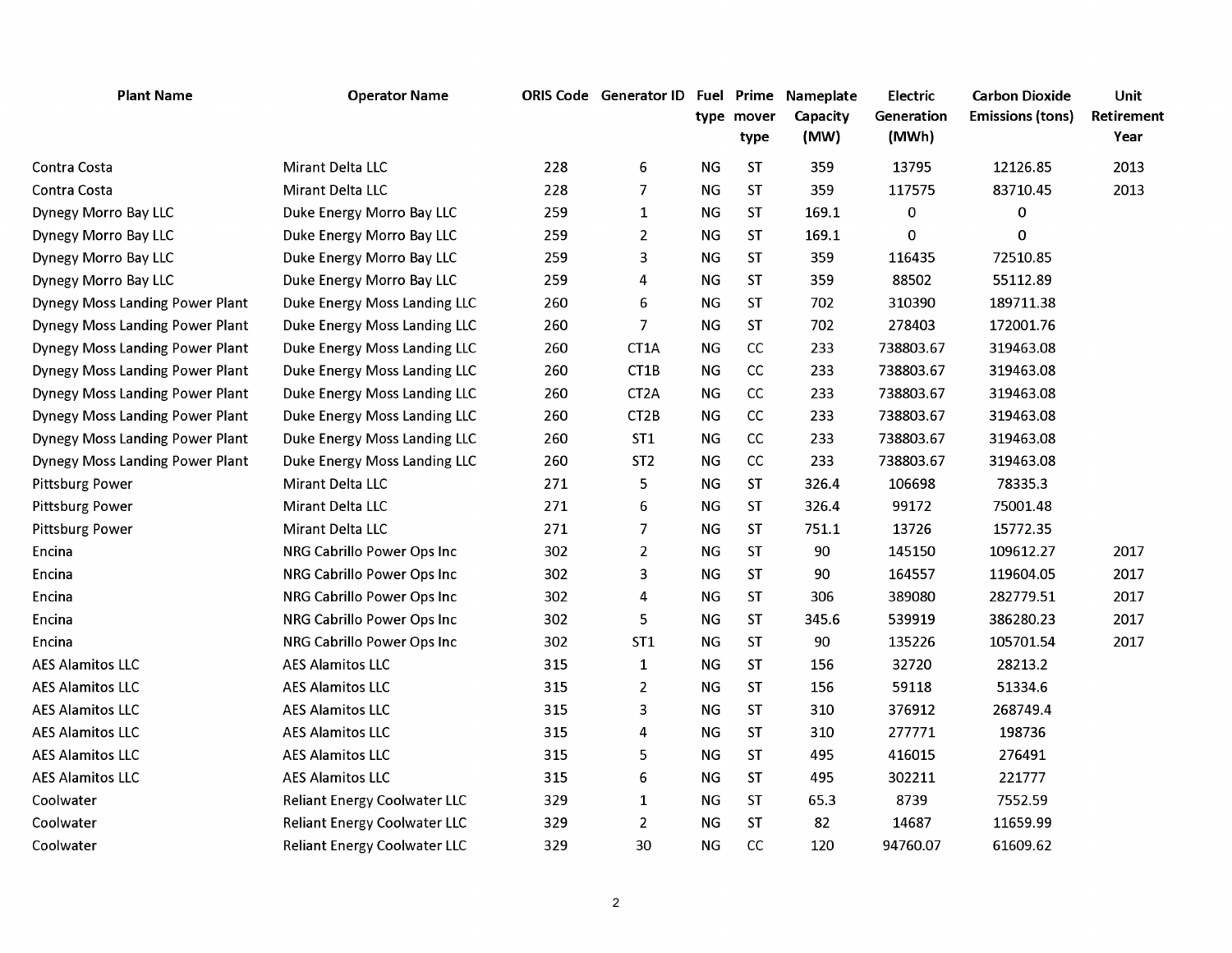| <b>Plant Name</b>                      | <b>Operator Name</b>                 |     | <b>ORIS Code</b> Generator ID |           |                    | Fuel Prime Nameplate | Electric            | <b>Carbon Dioxide</b>   | Unit               |
|----------------------------------------|--------------------------------------|-----|-------------------------------|-----------|--------------------|----------------------|---------------------|-------------------------|--------------------|
|                                        |                                      |     |                               |           | type mover<br>type | Capacity<br>(MW)     | Generation<br>(MWh) | <b>Emissions (tons)</b> | Retirement<br>Year |
| Coolwater                              | <b>Reliant Energy Coolwater LLC</b>  | 329 | 31                            | <b>NG</b> | CC                 | 85                   | 67121.72            | 43640.15                |                    |
| Coolwater                              | <b>Reliant Energy Coolwater LLC</b>  | 329 | 32                            | <b>NG</b> | cc                 | 85                   | 67121.72            | 43640.15                |                    |
| Coolwater                              | <b>Reliant Energy Coolwater LLC</b>  | 329 | 40                            | <b>NG</b> | cc                 | 120                  | 94760.07            | 61609.62                |                    |
| Coolwater                              | <b>Reliant Energy Coolwater LLC</b>  | 329 | 41                            | <b>NG</b> | cc                 | 85                   | 67121.72            | 43640.15                |                    |
| Coolwater                              | <b>Reliant Energy Coolwater LLC</b>  | 329 | 42                            | <b>NG</b> | CC                 | 85                   | 67121.72            | 43640.15                |                    |
| El Segundo Power                       | NRG El Segundo Operations Inc        | 330 | 3                             | NG        | <b>ST</b>          | 342                  | 252095              | 169446.68               | 2013               |
| El Segundo Power                       | NRG El Segundo Operations Inc        | 330 | 4                             | NG        | <b>ST</b>          | 342                  | 350529              | 239963.45               |                    |
| <b>Etiwanda Generating Station</b>     | Reliant Energy Etiwanda LLC          | 331 | 3                             | <b>NG</b> | <b>ST</b>          | 333                  | 125702              | 93433.15                |                    |
| <b>Etiwanda Generating Station</b>     | Reliant Energy Etiwanda LLC          | 331 | 4                             | <b>NG</b> | <b>ST</b>          | 333                  | 127203              | 99385.52                |                    |
| <b>AES Huntington Beach LLC</b>        | <b>AES Huntington Beach LLC</b>      | 335 | 1                             | <b>NG</b> | <b>ST</b>          | 218                  | 247981              | 172819.2                |                    |
| <b>AES Huntington Beach LLC</b>        | <b>AES Huntington Beach LLC</b>      | 335 | 2                             | <b>NG</b> | <b>ST</b>          | 218                  | 536689              | 350694.4                |                    |
| <b>AES Huntington Beach LLC</b>        | AES Huntington Beach LLC             | 335 | 3                             | <b>NG</b> | <b>ST</b>          | 225                  | 162255              | 105106.5                | 2012               |
| <b>AES Huntington Beach LLC</b>        | AES Huntington Beach LLC             | 335 | 4                             | <b>NG</b> | <b>ST</b>          | 227                  | 220696              | 134962.2                | 2012               |
| Mandalay                               | <b>Reliant Energy Mandalay LLC</b>   | 345 | $\mathbf{1}$                  | <b>NG</b> | <b>ST</b>          | 218                  | 102870              | 70532.79                |                    |
| Mandalay                               | <b>Reliant Energy Mandalay LLC</b>   | 345 | $\overline{2}$                | <b>NG</b> | <b>ST</b>          | 218                  | 107695              | 72083.55                |                    |
| Ormond Beach                           | <b>Reliant Energy Ormond Bch LLC</b> | 350 | $\mathbf{1}$                  | <b>NG</b> | <b>ST</b>          | 806                  | 182541              | 118582.87               |                    |
| Ormond Beach                           | Reliant Energy Ormond Bch LLC        | 350 | $\overline{2}$                | <b>NG</b> | <b>ST</b>          | 806                  | 68840               | 42598.88                |                    |
| AES Redondo Beach LLC                  | AES Redondo Beach LLC                | 356 | 5                             | NG        | <b>ST</b>          | 163.2                | 47087               | 38771.87                |                    |
| AES Redondo Beach LLC                  | AES Redondo Beach LLC                | 356 | 6                             | <b>NG</b> | <b>ST</b>          | 163.2                | 78037               | 64256.39                |                    |
| <b>AES Redondo Beach LLC</b>           | AES Redondo Beach LLC                | 356 | 7                             | <b>NG</b> | <b>ST</b>          | 495                  | 360355              | 296719.64               |                    |
| AES Redondo Beach LLC                  | AES Redondo Beach LLC                | 356 | 8                             | <b>NG</b> | <b>ST</b>          | 495                  | 62159               | 51182.3                 |                    |
| <b>Mountainview Generating Station</b> | Mountainview Power Co Inc            | 358 | MV3A                          | NG        | CC                 | 164.6                | 1045649.28          | 444766.28               |                    |
| <b>Mountainview Generating Station</b> | <b>Mountainview Power Co Inc.</b>    | 358 | MV3B                          | <b>NG</b> | CC                 | 164.6                | 1045649.28          | 444766.28               |                    |
| <b>Mountainview Generating Station</b> | Mountainview Power Co Inc            | 358 | MV3C                          | <b>NG</b> | cc                 | 189.2                | 1201924.93          | 511238.03               |                    |
| <b>Mountainview Generating Station</b> | Mountainview Power Co Inc            | 358 | MV4A                          | <b>NG</b> | cc                 | 164.6                | 1045649.28          | 444766.28               |                    |
| <b>Mountainview Generating Station</b> | <b>Mountainview Power Co Inc.</b>    | 358 | MV <sub>4</sub> B             | ΝG        | cc                 | 164.6                | 1045649.28          | 444766.28               |                    |
| <b>Mountainview Generating Station</b> | <b>Mountainview Power Co Inc.</b>    | 358 | MV <sub>4</sub> C             | ΝG        | CC                 | 189.2                | 1201924.93          | 511238.03               |                    |
| Grayson                                | Glendale City of                     | 377 | $\mathbf{1}$                  | <b>NG</b> | CC                 | 20                   | 5102.9              | 2739.34                 |                    |
| Grayson                                | Glendale City of                     | 377 | 2                             | <b>NG</b> | cc                 | 20                   | 5102.9              | 2739.34                 |                    |
| Grayson                                | Glendale City of                     | 377 | 4                             | LFG       | <b>ST</b>          | 50                   | 75310               | 98158.19                |                    |
| Grayson                                | Glendale City of                     | 377 | 5                             | LFG       | <b>ST</b>          | 50                   | 52498               | 70688.47                |                    |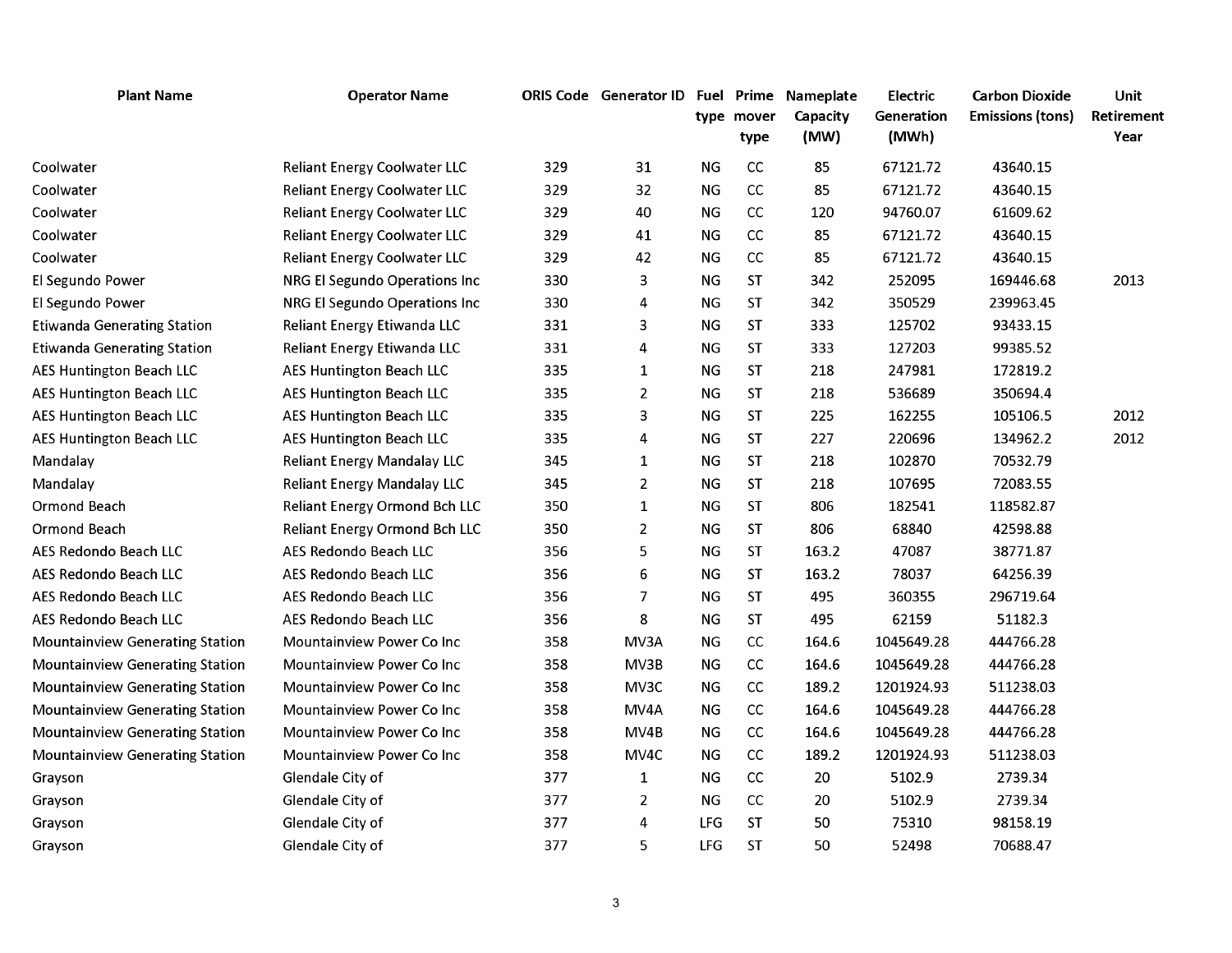| <b>Plant Name</b> | <b>Operator Name</b>                |      | ORIS Code Generator ID Fuel Prime |           | type mover<br>type | Nameplate<br>Capacity<br>(MW) | Electric<br>Generation<br>(MWh) | <b>Carbon Dioxide</b><br><b>Emissions (tons)</b> | Unit<br>Retirement<br>Year |
|-------------------|-------------------------------------|------|-----------------------------------|-----------|--------------------|-------------------------------|---------------------------------|--------------------------------------------------|----------------------------|
| Grayson           | Glendale City of                    | 377  | 8A                                | <b>NG</b> | CC                 | 25.4                          | 6480.69                         | 3478.96                                          |                            |
| Grayson           | Glendale City of                    | 377  | 8BC                               | NG        | cc                 | 55.1                          | 14058.5                         | 7546.88                                          |                            |
| El Centro         | <b>Imperial Irrigation District</b> | 389  | $\overline{2}$                    | <b>NG</b> | cc                 | 34.5                          | 93615.44                        | 52313.22                                         |                            |
| El Centro         | <b>Imperial Irrigation District</b> | 389  | 2A                                | NG        | cc                 | 89.9                          | 243942.85                       | 136317.63                                        |                            |
| El Centro         | <b>Imperial Irrigation District</b> | 389  | 30                                | <b>NG</b> | cc                 | 65.9                          | 178819.07                       | 99925.82                                         |                            |
| El Centro         | <b>Imperial Irrigation District</b> | 389  | 31                                | NG        | cc                 | 43.2                          | 117222.82                       | 65505.24                                         |                            |
| El Centro         | <b>Imperial Irrigation District</b> | 389  | 32                                | NG        | cc                 | 43.2                          | 117222.82                       | 65505.24                                         |                            |
| Harbor            | Los Angeles City of                 | 399  | 10A                               | <b>NG</b> | cc                 | 85.3                          | 33305.55                        | 20230.78                                         |                            |
| Harbor            | Los Angeles City of                 | 399  | 10 <sub>B</sub>                   | <b>NG</b> | CC                 | 85.3                          | 33305.55                        | 20230.78                                         |                            |
| Harbor            | Los Angeles City of                 | 399  | 5                                 | <b>NG</b> | CC                 | 75                            | 29283.9                         | 17787.91                                         |                            |
| Haynes            | Los Angeles City of                 | 400  | $\mathbf{1}$                      | <b>NG</b> | ST                 | 230                           | 317055                          | 215279.93                                        |                            |
| Haynes            | Los Angeles City of                 | 400  | 10                                | <b>NG</b> | cc                 | 182.8                         | 384763.38                       | 164266.08                                        |                            |
| Haynes            | Los Angeles City of                 | 400  | $\overline{2}$                    | <b>NG</b> | ST                 | 230                           | 427503                          | 281448.52                                        |                            |
| Haynes            | Los Angeles City of                 | 400  | 5                                 | <b>NG</b> | ST                 | 343                           | 518682                          | 334022.08                                        | 2013                       |
| Haynes            | Los Angeles City of                 | 400  | 6                                 | <b>NG</b> | ST                 | 343                           | 490299                          | 315865.32                                        | 2013                       |
| Haynes            | Los Angeles City of                 | 400  | 8                                 | <b>NG</b> | cc                 | 264.3                         | 556307.23                       | 237502.86                                        |                            |
| Haynes            | Los Angeles City of                 | 400  | 9                                 | <b>NG</b> | cc                 | 182.8                         | 384763.38                       | 164266.08                                        |                            |
| Scattergood       | Los Angeles City of                 | 404  | $\mathbf{1}$                      | <b>NG</b> | <b>ST</b>          | 163.2                         | 57041                           | 47575.74                                         | 2020                       |
| Scattergood       | Los Angeles City of                 | 404  | 2                                 | <b>NG</b> | <b>ST</b>          | 163.2                         | 425983                          | 368404.12                                        | 2020                       |
| Scattergood       | Los Angeles City of                 | 404  | 3                                 | <b>NG</b> | <b>ST</b>          | 496.8                         | 604196                          | 392286.2                                         | 2015                       |
| Scattergood       | Los Angeles City of                 | 404  | 4                                 | NG        | cc                 | 209.5                         | 0                               | $\pmb{0}$                                        |                            |
| Scattergood       | Los Angeles City of                 | 404  | 5                                 | <b>NG</b> | CC                 | 108.8                         | 0                               | 0                                                |                            |
| Scattergood       | Los Angeles City of                 | 404  | 6                                 | <b>NG</b> | GT                 | 103                           | 0                               | 0                                                |                            |
| Valley            | Los Angeles City of                 | 408  | 6                                 | <b>NG</b> | CC                 | 182.8                         | 933096.51                       | 396175.8                                         |                            |
| Valley            | Los Angeles City of                 | 408  | 7                                 | <b>NG</b> | CC                 | 182.8                         | 933096.51                       | 396175.8                                         |                            |
| Valley            | Los Angeles City of                 | 408  | 8                                 | <b>NG</b> | CC                 | 264.4                         | 1349620.99                      | 573024.52                                        |                            |
| Broadway          | Pasadena City of                    | 420  | B <sub>3</sub>                    | NG        | <b>ST</b>          | 75                            | 133858                          | 93550.29                                         |                            |
| Olive             | <b>Burbank City of</b>              | 6013 | O1                                | NG        | <b>ST</b>          | 50                            | 1910                            | 1635.9                                           |                            |
| Olive             | Burbank City of                     | 6013 | O <sub>2</sub>                    | <b>NG</b> | <b>ST</b>          | 59.7                          | 1873                            | 1598.6                                           |                            |
| Woodland          | <b>Modesto Irrigation District</b>  | 7266 | $\overline{2}$                    | <b>NG</b> | cc                 | 37.7                          | 178926.04                       | 75613.32                                         |                            |
| Woodland          | <b>Modesto Irrigation District</b>  | 7266 | 3                                 | <b>NG</b> | cc                 | 60.5                          | 287135.96                       | 121342.34                                        |                            |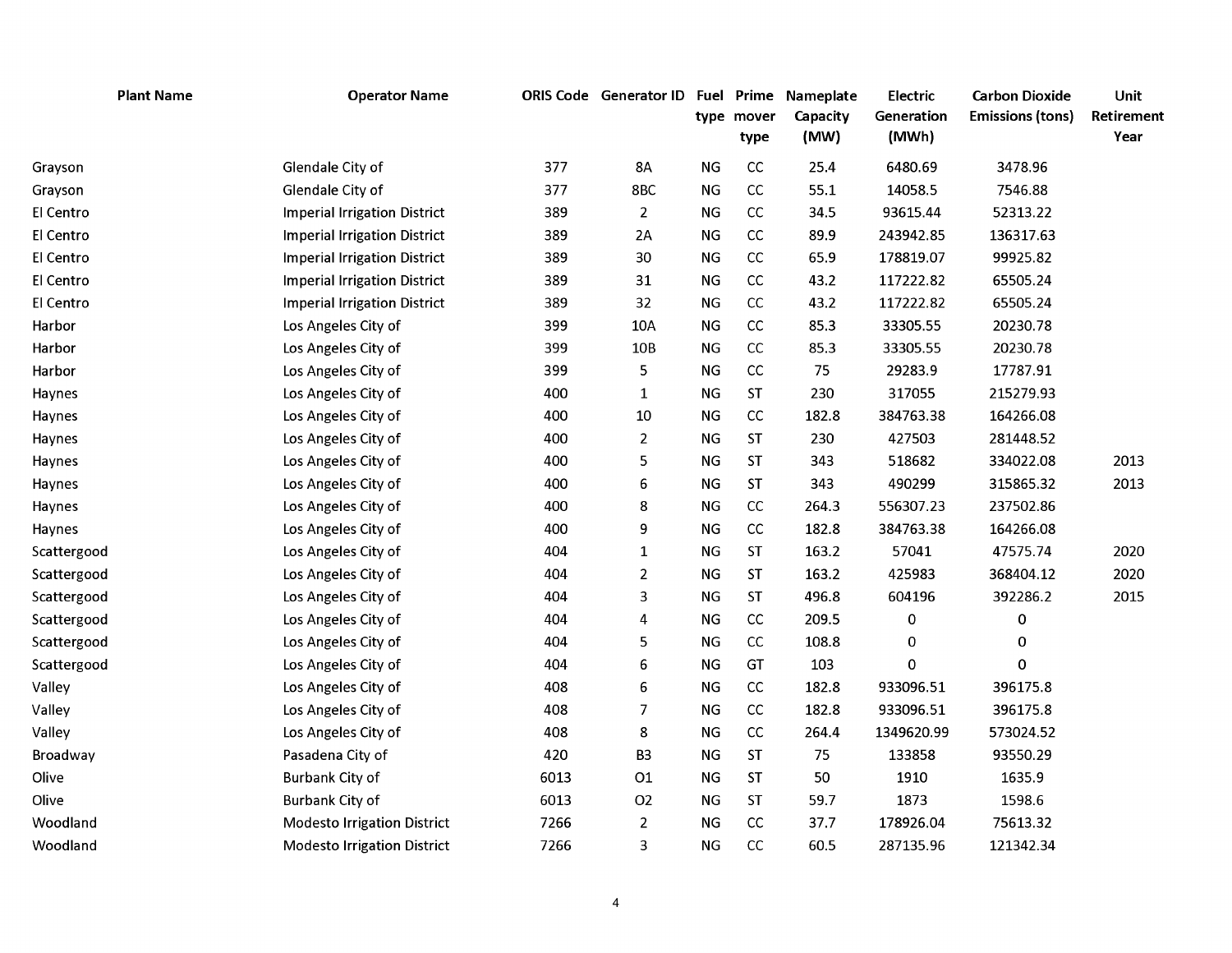| <b>Plant Name</b>                | <b>Operator Name</b>                |       | <b>ORIS Code</b> Generator ID |            | <b>Fuel Prime</b><br>type mover<br>type | Nameplate<br>Capacity<br>(MW) | Electric<br>Generation<br>(MWh) | <b>Carbon Dioxide</b><br><b>Emissions (tons)</b> | Unit<br>Retirement<br>Year |
|----------------------------------|-------------------------------------|-------|-------------------------------|------------|-----------------------------------------|-------------------------------|---------------------------------|--------------------------------------------------|----------------------------|
| <b>Redding Power</b>             | Redding City of                     | 7307  | 4                             | NG         | cc                                      | 26.8                          | 16922.74                        | 1323.71                                          |                            |
| <b>Redding Power</b>             | Redding City of                     | 7307  | 5                             | <b>NG</b>  | cc                                      | 40                            | 7585.5                          | 1975.68                                          |                            |
| <b>Redding Power</b>             | Redding City of                     | 7307  | 6                             | <b>NG</b>  | cc                                      | 42.5                          | 7585.5                          | 2099.16                                          |                            |
| Carson Ice-Gen Project           | Sacramento Municipal Util Dist      | 7527  | $\mathbf{1}$                  | <b>NG</b>  | cc                                      | 54                            | 274258.07                       | 156570.47                                        |                            |
| Carson Ice-Gen Project           | Sacramento Municipal Util Dist      | 7527  | $\overline{2}$                | <b>NG</b>  | cc                                      | 17.5                          | 88879.93                        | 50740.43                                         |                            |
| SCA Cogen 2                      | Sacramento Municipal Util Dist      | 7551  | <b>CCST</b>                   | NG         | cc                                      | 49.8                          | 141551.33                       | 123464.88                                        |                            |
| SCA Cogen 2                      | Sacramento Municipal Util Dist      | 7551  | CT1A                          | NG         | $\mathsf{CC}$                           | 49.8                          | 141551.33                       | 123464.88                                        |                            |
| SCA Cogen 2                      | Sacramento Municipal Util Dist      | 7551  | CT1B                          | ΝG         | $\mathsf{CC}$                           | 49.8                          | 141551.33                       | 123464.88                                        |                            |
| SPA Cogen 3                      | Sacramento Municipal Util Dist      | 7552  | <b>CCCT</b>                   | ΝG         | cc                                      | 118.7                         | 346011.52                       | 177232.45                                        |                            |
| SPA Cogen 3                      | Sacramento Municipal Util Dist      | 7552  | <b>CCST</b>                   | <b>NG</b>  | cc                                      | 55.2                          | 160908.48                       | 82419.81                                         |                            |
| <b>ACE Cogeneration Facility</b> | <b>ACE Cogeneration Co</b>          | 10002 | GEN1                          | <b>BIT</b> | ST                                      | 108                           | 555436                          | 768429.38                                        | 2015                       |
| <b>Gilroy Power Plant</b>        | Calpine Gilroy Cogen LP             | 10034 | GEN1                          | <b>NG</b>  | cc                                      | 90                            | 167080.15                       | 84620.27                                         |                            |
| <b>Gilroy Power Plant</b>        | Calpine Gilroy Cogen LP             | 10034 | GEN2                          | <b>NG</b>  | $\mathsf{CC}$                           | 40                            | 74257.85                        | 37609.01                                         |                            |
| <b>Fresno Cogen Partners</b>     | <b>Fresno Cogeneration Partners</b> | 10156 | GEN2                          | <b>NG</b>  | cc                                      | 10                            | 2415.13                         | 1625.15                                          |                            |
| <b>Fresno Cogen Partners</b>     | <b>Fresno Cogeneration Partners</b> | 10156 | GEN4                          | <b>NG</b>  | CC                                      | 50.3                          | 12148.12                        | 8174.51                                          |                            |
| <b>Cardinal Cogen</b>            | <b>Cardinal Cogen</b>               | 10168 | GTG1                          | <b>NG</b>  | cc                                      | 42.1                          | 275648.95                       | 176790.92                                        |                            |
| <b>Cardinal Cogen</b>            | <b>Cardinal Cogen</b>               | 10168 | STG1                          | NG         | cc                                      | 10.7                          | 70058.05                        | 44932.61                                         |                            |
| <b>Carson Cogeneration</b>       | <b>Carson Cogeneration Co</b>       | 10169 | GEN1                          | <b>NG</b>  | cc                                      | 45.3                          | 333511.91                       | 162720.49                                        |                            |
| <b>Carson Cogeneration</b>       | <b>Carson Cogeneration Co</b>       | 10169 | GEN2                          | NG         | cc                                      | 10.5                          | 77304.09                        | 37716.67                                         |                            |
| King City Power Plant            | Calpine King City Cogen LLC         | 10294 | GTG                           | <b>NG</b>  | CC                                      | 90.8                          | 341678.63                       | 341495.53                                        |                            |
| King City Power Plant            | Calpine King City Cogen LLC         | 10294 | <b>STG</b>                    | <b>NG</b>  | cc                                      | 42.4                          | 159550.37                       | 159464.87                                        |                            |
| <b>Greenleaf 2 Power Plant</b>   | Calpine Corp-Yuba City              | 10349 | GEN1                          | NG         | GT                                      | 49.5                          | 44632.21                        | 32168.15                                         |                            |
| <b>Greenleaf 1 Power Plant</b>   | Calpine Corp-Yuba City              | 10350 | GEN1                          | NG         | CC                                      | 46                            | 42008.45                        | 16968.54                                         |                            |
| <b>Greenleaf 1 Power Plant</b>   | Calpine Corp-Yuba City              | 10350 | GEN2                          | <b>NG</b>  | $\mathsf{CC}$                           | 20                            | 18264.55                        | 7377.63                                          |                            |
| Kingsburg Cogen                  | <b>KES Kingsburg LP</b>             | 10405 | GEN1                          | <b>NG</b>  | cc                                      | 23.1                          | 29332.12                        | 15780.24                                         |                            |
| Kingsburg Cogen                  | <b>KES Kingsburg LP</b>             | 10405 | GEN2                          | <b>NG</b>  | cc                                      | 13.1                          | 16634.24                        | 8948.97                                          |                            |
| <b>SEGS II</b>                   | Sunray Energy Inc                   | 10438 | GEN1                          | SUN        | <b>ST</b>                               | 30                            | 12079                           | $\pmb{0}$                                        |                            |
| <b>SEGS III</b>                  | <b>KJC Operating Co</b>             | 10439 | GEN1                          | SUN        | <b>ST</b>                               | 34.2                          | 14060                           | 0                                                |                            |
| <b>SEGS IV</b>                   | <b>KJC Operating Co</b>             | 10440 | GEN1                          | <b>SUN</b> | <b>ST</b>                               | 34.2                          | 16303                           | 0                                                |                            |
| SEGS <sub>V</sub>                | <b>KJC Operating Co</b>             | 10441 | GEN1                          | SUN        | <b>ST</b>                               | 34.2                          | 18504                           | 0                                                |                            |
| <b>SEGS VI</b>                   | <b>KJC Operating Co</b>             | 10442 | GEN1                          | SUN        | <b>ST</b>                               | 35                            | 22546                           | $\mathbf 0$                                      |                            |

5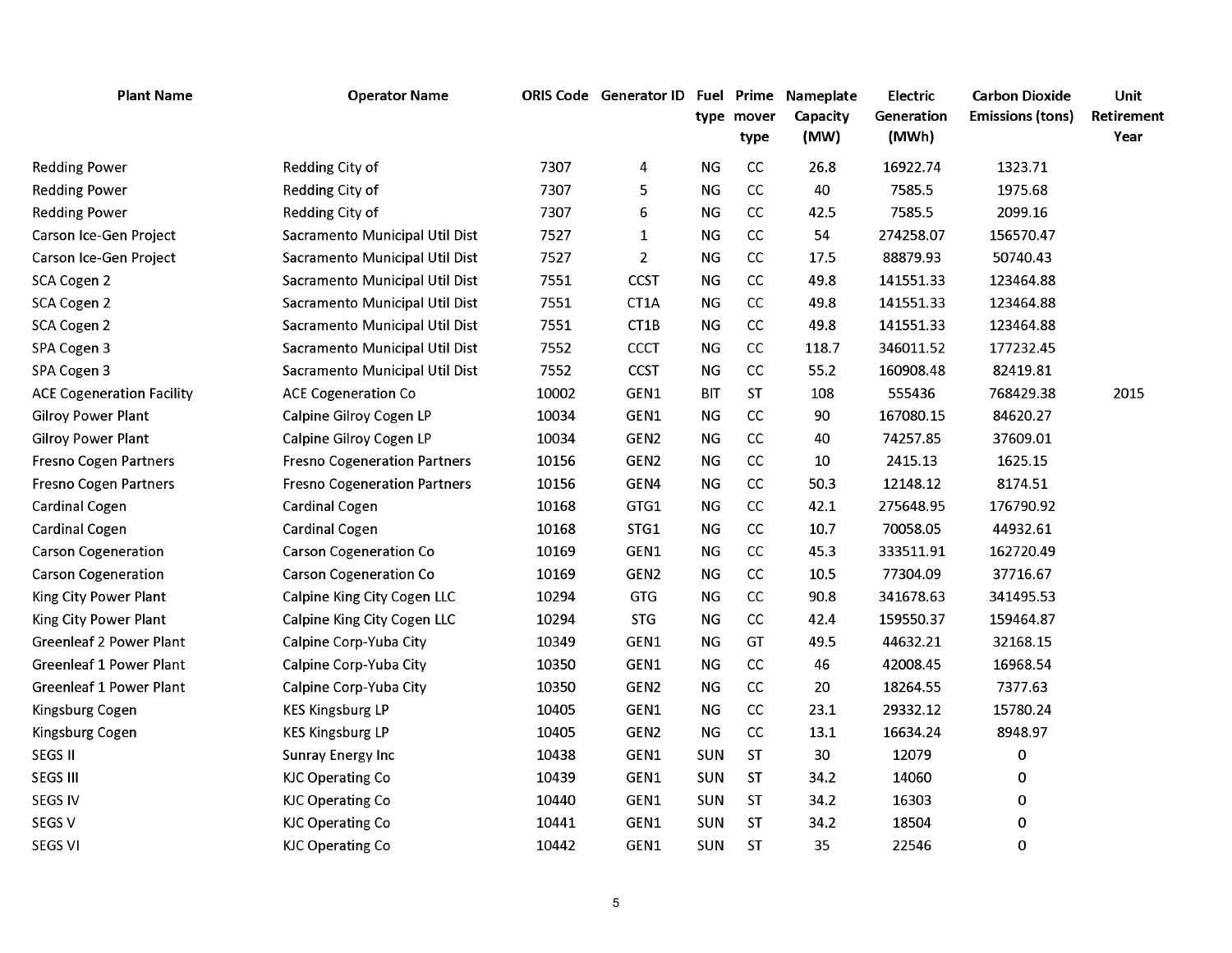| <b>Plant Name</b>                    | <b>Operator Name</b>                  |       | ORIS Code Generator ID Fuel Prime Nameplate |            | type mover<br>type | Capacity<br>(MW) | Electric<br>Generation<br>(MWh) | <b>Carbon Dioxide</b><br><b>Emissions (tons)</b> | Unit<br>Retirement<br>Year |
|--------------------------------------|---------------------------------------|-------|---------------------------------------------|------------|--------------------|------------------|---------------------------------|--------------------------------------------------|----------------------------|
| <b>SEGS VII</b>                      | <b>KJC Operating Co</b>               | 10443 | GEN1                                        | SUN        | <b>ST</b>          | 35               | 23815                           | $\pmb{0}$                                        |                            |
| <b>SEGS VIII</b>                     | Luz Solar Partners Ltd VIII           | 10444 | GEN1                                        | SUN        | <b>ST</b>          | 92               | 56880                           | $\mathbf 0$                                      |                            |
| <b>SEGS IX</b>                       | Luz Solar Partners Ltd IX             | 10446 | GEN1                                        | SUN        | ST                 | 92               | 60255                           | $\mathbf 0$                                      |                            |
| Kern River Cogeneration              | Kern River Cogeneration Co            | 10496 | <b>GTAG</b>                                 | <b>NG</b>  | GT                 | 75               | 323967.5                        | 232939.47                                        |                            |
| Kern River Cogeneration              | Kern River Cogeneration Co            | 10496 | <b>GTBG</b>                                 | NG         | GT                 | 75               | 323967.5                        | 232939.47                                        |                            |
| Kern River Cogeneration              | Kern River Cogeneration Co            | 10496 | <b>GTCG</b>                                 | NG         | GT                 | 75               | 323967.5                        | 232939.47                                        |                            |
| Corona Cogen                         | <b>Corona Energy Partners Ltd</b>     | 10635 | GEN1                                        | <b>NG</b>  | GT                 | 47               | 135668                          | 77208.66                                         |                            |
| <b>Stockton Cogen</b>                | Air Products Energy Enterprise        | 10640 | GEN1                                        | <b>BIT</b> | <b>ST</b>          | 60               | 87259                           | 125881.39                                        |                            |
| <b>Bear Mountain Cogen</b>           | <b>Bear Mountain Ltd</b>              | 10649 | GEN1                                        | <b>NG</b>  | GT                 | 46               | 213461                          | 116016.78                                        |                            |
| <b>Badger Creek Cogen</b>            | <b>Badger Creek Ltd</b>               | 10650 | GEN1                                        | ΝG         | GT                 | 46               | 210209                          | 114975.14                                        |                            |
| Rio Bravo Jasmin                     | Rio Bravo Jasmin                      | 10768 | UP9                                         | <b>SUB</b> | <b>ST</b>          | 38.2             | 172963                          | 220213.33                                        |                            |
| Rio Bravo Poso                       | Rio Bravo Poso                        | 10769 | UP8                                         | <b>BIT</b> | <b>ST</b>          | 38.2             | 117499                          | 155525.12                                        |                            |
| <b>Naval Station Energy Facility</b> | Applied Energy Inc                    | 10811 | GEN1                                        | ΝG         | cc                 | 38.3             | 198668.18                       | 125904.29                                        |                            |
| <b>Naval Station Energy Facility</b> | Applied Energy Inc                    | 10811 | GEN <sub>2</sub>                            | <b>NG</b>  | cc                 | 11.6             | 60171.04                        | 38132.89                                         |                            |
| <b>Naval Station Energy Facility</b> | Applied Energy Inc                    | 10811 | GEN3                                        | ΝG         | cc                 | 5.2              | 26973.22                        | 17094.05                                         |                            |
| North Island Energy Facility         | Applied Energy Inc                    | 10812 | GEN1                                        | <b>NG</b>  | cc                 | 36.3             | 262546.28                       | 150962.34                                        |                            |
| North Island Energy Facility         | Applied Energy Inc                    | 10812 | GEN <sub>2</sub>                            | <b>NG</b>  | $\mathsf{CC}$      | 4                | 28930.72                        | 16634.97                                         |                            |
| Mojave Cogen                         | Delta Power Co LLC                    | 10850 | GEN1                                        | NG         | $\mathsf{CC}$      | 41.1             | 265311.66                       | 301004.4                                         |                            |
| Mojave Cogen                         | Delta Power Co LLC                    | 10850 | GEN <sub>2</sub>                            | ΝG         | cc                 | 16               | 103284.34                       | 117179.33                                        |                            |
| Chalk Cliff Cogen                    | Chalk Cliff Ltd                       | 50003 | GEN1                                        | <b>NG</b>  | GT                 | 46               | 211088                          | 112611.2                                         |                            |
| <b>Sycamore Cogeneration</b>         | <b>Sycamore Cogeneration Co</b>       | 50134 | <b>GTBG</b>                                 | ΝG         | GT                 | 75               | 357150.75                       | 254174.2                                         |                            |
| <b>Sycamore Cogeneration</b>         | <b>Sycamore Cogeneration Co</b>       | 50134 | <b>GTDG</b>                                 | NG         | GT                 | 75               | 357150.75                       | 254174.2                                         |                            |
| <b>Harbor Cogen</b>                  | <b>Harbor Cogeneration Co</b>         | 50541 | GEN1                                        | ΝG         | cc                 | 82.3             | 23332.13                        | 15114.08                                         |                            |
| <b>Harbor Cogen</b>                  | <b>Harbor Cogeneration Co</b>         | 50541 | ST <sub>1</sub>                             | <b>NG</b>  | cc                 | 13.6             | 3855.61                         | 2497.59                                          |                            |
| Harbor Cogen                         | <b>Harbor Cogeneration Co</b>         | 50541 | ST <sub>2</sub>                             | <b>NG</b>  | cc                 | 11.5             | 3260.26                         | 2111.93                                          |                            |
| <b>McKittrick Cogen</b>              | McKittrick Ltd                        | 50612 | GEN1                                        | NG         | GT                 | 46               | 137657                          | 73592.15                                         |                            |
| <b>Agnews Power Plant</b>            | <b>Calpine Corp-Agnews</b>            | 50748 | GEN1                                        | NG         | cc                 | 24.4             | 110141.6                        | 57632.74                                         |                            |
| <b>Agnews Power Plant</b>            | <b>Calpine Corp-Agnews</b>            | 50748 | GEN2                                        | ΝG         | cc                 | 7.6              | 34306.4                         | 17951.18                                         |                            |
| OLS Energy Chino                     | <b>Power Industry Consultants PIC</b> | 50850 | GEN1                                        | ΝG         | cc                 | 23.5             | 164771.62                       | 87193.05                                         |                            |
| <b>OLS Energy Chino</b>              | Power Industry Consultants PIC        | 50850 | GEN2                                        | <b>NG</b>  | cc                 | 7.3              | 51184.38                        | 27085.5                                          |                            |
| <b>OLS Energy Camarillo</b>          | OLS Energy-Camarillo                  | 50851 | GEN1                                        | ΝG         | cc                 | 23.5             | 171187.3                        | 88476.14                                         |                            |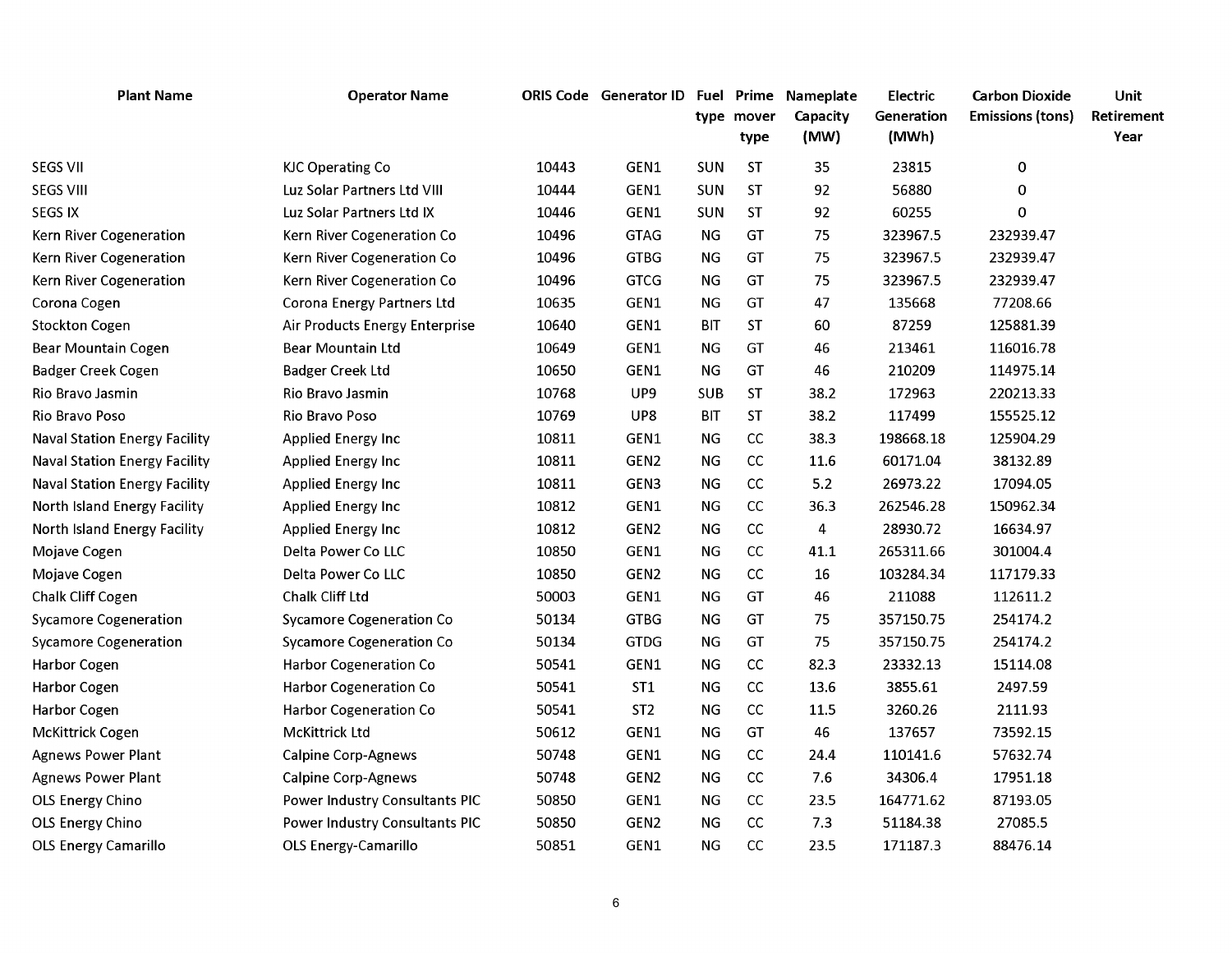| <b>Plant Name</b>                   | <b>Operator Name</b>          |       | ORIS Code Generator ID Fuel Prime Nameplate |             | type mover | Capacity | Electric<br>Generation | <b>Carbon Dioxide</b><br><b>Emissions (tons)</b> | Unit<br>Retirement |
|-------------------------------------|-------------------------------|-------|---------------------------------------------|-------------|------------|----------|------------------------|--------------------------------------------------|--------------------|
|                                     |                               |       |                                             |             | type       | (MW)     | (MWh)                  |                                                  | Year               |
| <b>OLS Energy Camarillo</b>         | <b>OLS Energy-Camarillo</b>   | 50851 | GEN <sub>2</sub>                            | <b>NG</b>   | cc         | 7.6      | 55362.7                | 28613.56                                         |                    |
| Midway Sunset Cogen                 | Midway-Sunset Cogeneration Co | 52169 | A                                           | <b>NG</b>   | GT         | 78       | 457785                 | 313203.81                                        |                    |
| Midway Sunset Cogen                 | Midway-Sunset Cogeneration Co | 52169 | В                                           | NG          | GT         | 78       | 457785                 | 313203.81                                        |                    |
| Midway Sunset Cogen                 | Midway-Sunset Cogeneration Co | 52169 | C                                           | <b>NG</b>   | GT         | 78       | 457785                 | 313203.81                                        |                    |
| <b>Oildale Energy LLC</b>           | <b>Oildale Energy LLC</b>     | 54371 | ODC1                                        | <b>NG</b>   | GT         | 42.2     | 320373                 | 180490.1                                         |                    |
| <b>Goal Line LP</b>                 | Goal Line LP                  | 54749 | <b>CTG</b>                                  | <b>NG</b>   | cc         | 41.2     | 153027.54              | 80203.27                                         |                    |
| <b>Goal Line LP</b>                 | <b>Goal Line LP</b>           | 54749 | <b>STG</b>                                  | $_{\rm NG}$ | cc         | 10.2     | 37885.46               | 19856.15                                         |                    |
| Live Oak Cogen                      | Live Oak Ltd                  | 54768 | GEN1                                        | <b>NG</b>   | GT         | 46       | 347843                 | 187776.54                                        |                    |
| Crockett Cogen Project              | <b>Crockett Cogeneration</b>  | 55084 | GE1                                         | <b>NG</b>   | CC         | 247.4    | 1675114                | 857754.44                                        |                    |
| <b>Sutter Energy Center</b>         | <b>Calpine Corp-Sutter</b>    | 55112 | CT01                                        | <b>NG</b>   | CC         | 212      | 424640                 | 167606.69                                        |                    |
| <b>Sutter Energy Center</b>         | <b>Calpine Corp-Sutter</b>    | 55112 | CT <sub>02</sub>                            | ΝG          | CC         | 212      | 424640                 | 167606.69                                        |                    |
| <b>Sutter Energy Center</b>         | <b>Calpine Corp-Sutter</b>    | 55112 | ST01                                        | <b>NG</b>   | cc         | 212      | 424640                 | 167606.69                                        |                    |
| La Paloma Generating LLC            | La Paloma Generating Co LLC   | 55151 | GEN1                                        | NG          | cc         | 300      | 1367950                | 581652.89                                        |                    |
| La Paloma Generating LLC            | La Paloma Generating Co LLC   | 55151 | GEN <sub>2</sub>                            | <b>NG</b>   | CC         | 300      | 1367950                | 581652.89                                        |                    |
| La Paloma Generating LLC            | La Paloma Generating Co LLC   | 55151 | GEN3                                        | <b>NG</b>   | CC         | 300      | 1367950                | 581652.89                                        |                    |
| La Paloma Generating LLC            | La Paloma Generating Co LLC   | 55151 | GEN4                                        | <b>NG</b>   | cc         | 300      | 1367950                | 581652.89                                        |                    |
| <b>Sunrise Power LLC</b>            | <b>Sunrise Power Co LLC</b>   | 55182 | <b>STG</b>                                  | <b>NG</b>   | cc         | 270      | 967578.49              | 408640.31                                        |                    |
| <b>Sunrise Power LLC</b>            | <b>Sunrise Power Co LLC</b>   | 55182 | X718                                        | <b>NG</b>   | cc         | 167.7    | 600973.75              | 253811.04                                        |                    |
| <b>Sunrise Power LLC</b>            | <b>Sunrise Power Co LLC</b>   | 55182 | X719                                        | NG          | cc         | 167.7    | 600973.75              | 253811.04                                        |                    |
| Los Medanos Energy Center           | Los Medanos Energy Center LLC | 55217 | CTG1                                        | <b>NG</b>   | cc         | 198.9    | 1054001.68             | 469655.01                                        |                    |
| Los Medanos Energy Center           | Los Medanos Energy Center LLC | 55217 | CTG <sub>2</sub>                            | NG          | cc         | 198.9    | 1054001.68             | 469655.01                                        |                    |
| Los Medanos Energy Center           | Los Medanos Energy Center LLC | 55217 | STG3                                        | <b>NG</b>   | cc         | 280.5    | 1486412.63             | 662333.99                                        |                    |
| <b>Blythe Energy Inc</b>            | FPL Energy Operating Serv Inc | 55295 | CT1                                         | <b>NG</b>   | cc         | 182      | 532592.97              | 231273.31                                        |                    |
| <b>Blythe Energy Inc</b>            | FPL Energy Operating Serv Inc | 55295 | CT <sub>2</sub>                             | $_{\rm NG}$ | CC         | 182      | 532592.97              | 231273.31                                        |                    |
| <b>Blythe Energy Inc</b>            | FPL Energy Operating Serv Inc | 55295 | ST <sub>1</sub>                             | <b>NG</b>   | cc         | 227      | 664278.05              | 288456.27                                        |                    |
| Delta Energy Center                 | Delta Energy Center LLC       | 55333 | CTG1                                        | <b>NG</b>   | cc         | 212      | 1281809.52             | 545235.04                                        |                    |
| Delta Energy Center                 | Delta Energy Center LLC       | 55333 | CTG <sub>2</sub>                            | NG          | cc         | 212      | 1281809.52             | 545235.04                                        |                    |
| Delta Energy Center                 | Delta Energy Center LLC       | 55333 | CTG3                                        | ΝG          | cc         | 213.5    | 1290878.93             | 549092.84                                        |                    |
| Delta Energy Center                 | Delta Energy Center LLC       | 55333 | STG1                                        | <b>NG</b>   | cc         | 306      | 1850159.03             | 786990.21                                        |                    |
| <b>Otay Mesa Generating Project</b> | <b>Calpine Corp</b>           | 55345 | $1 - 01$                                    | <b>NG</b>   | cc         | 198.9    | 1058417.53             | 468078.42                                        |                    |
| <b>Otay Mesa Generating Project</b> | <b>Calpine Corp</b>           | 55345 | $1-02$                                      | <b>NG</b>   | cc         | 198.9    | 1058417.53             | 468078.42                                        |                    |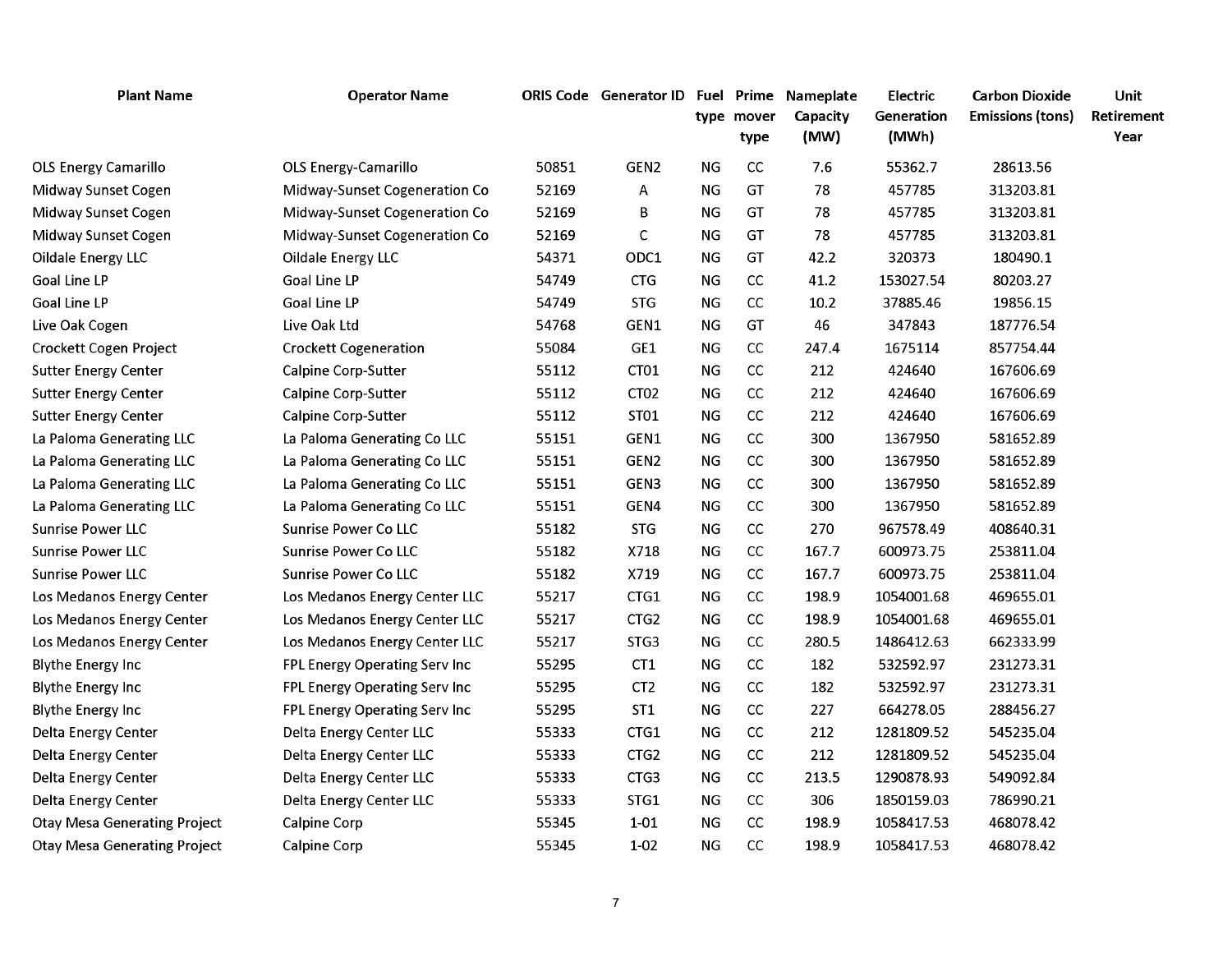| <b>Plant Name</b>                       | <b>Operator Name</b>                |       | ORIS Code Generator ID Fuel Prime |           | type mover<br>type | Nameplate<br>Capacity<br>(MW) | Electric<br>Generation<br>(MWh) | <b>Carbon Dioxide</b><br>Emissions (tons) | Unit<br>Retirement<br>Year |
|-----------------------------------------|-------------------------------------|-------|-----------------------------------|-----------|--------------------|-------------------------------|---------------------------------|-------------------------------------------|----------------------------|
| <b>Otay Mesa Generating Project</b>     | <b>Calpine Corp</b>                 | 55345 | $1 - 03$                          | <b>NG</b> | CC                 | 290.7                         | 1546917.93                      | 684114.62                                 |                            |
| <b>Metcalf Energy Center</b>            | <b>Calpine Corp</b>                 | 55393 | CTG1                              | <b>NG</b> | cc                 | 200                           | 882348.66                       | 373166.5                                  |                            |
| <b>Metcalf Energy Center</b>            | <b>Calpine Corp</b>                 | 55393 | CTG <sub>2</sub>                  | NG        | CC                 | 200                           | 882348.66                       | 373166.5                                  |                            |
| <b>Metcalf Energy Center</b>            | <b>Calpine Corp</b>                 | 55393 | STG1                              | <b>NG</b> | cc                 | 235                           | 1036759.68                      | 438470.64                                 |                            |
| Elk Hills Power LLC                     | Elk Hills Power LLC                 | 55400 | CTG1                              | <b>NG</b> | cc                 | 199                           | 1113501.15                      | 427077.05                                 |                            |
| Elk Hills Power LLC                     | <b>Elk Hills Power LLC</b>          | 55400 | CTG2                              | <b>NG</b> | $\mathsf{CC}$      | 199                           | 1113501.15                      | 427077.05                                 |                            |
| Elk Hills Power LLC                     | Elk Hills Power LLC                 | 55400 | <b>STG</b>                        | <b>NG</b> | cc                 | 225                           | 1258983.71                      | 482876.06                                 |                            |
| High Desert Power Plant                 | High Desert Power Project LLC       | 55518 | CTG1                              | ΝG        | CC                 | 173                           | 1023388.81                      | 432211.63                                 |                            |
| High Desert Power Plant                 | High Desert Power Project LLC       | 55518 | CTG2                              | NG        | $\mathsf{CC}$      | 173                           | 1023388.81                      | 432211.63                                 |                            |
| <b>High Desert Power Plant</b>          | High Desert Power Project LLC       | 55518 | CTG3                              | <b>NG</b> | CC                 | 173                           | 1023388.81                      | 432211.63                                 |                            |
| <b>High Desert Power Plant</b>          | High Desert Power Project LLC       | 55518 | STG1                              | <b>NG</b> | CC                 | 333                           | 1969875.57                      | 831944.93                                 |                            |
| Pastoria Energy Facility, LLC           | <b>Calpine Corp</b>                 | 55656 | CT01                              | <b>NG</b> | cc                 | 168                           | 945538.94                       | 395121.49                                 |                            |
| Pastoria Energy Facility, LLC           | <b>Calpine Corp</b>                 | 55656 | CT <sub>02</sub>                  | <b>NG</b> | cc                 | 168                           | 945538.94                       | 395121.49                                 |                            |
| Pastoria Energy Facility, LLC           | <b>Calpine Corp</b>                 | 55656 | CT <sub>04</sub>                  | <b>NG</b> | CC                 | 168                           | 945538.94                       | 395121.49                                 |                            |
| Pastoria Energy Facility, LLC           | <b>Calpine Corp</b>                 | 55656 | ST03                              | <b>NG</b> | cc                 | 185                           | 1041218.47                      | 435104.02                                 |                            |
| Pastoria Energy Facility, LLC           | <b>Calpine Corp</b>                 | 55656 | ST <sub>05</sub>                  | <b>NG</b> | cc                 | 90                            | 506538.72                       | 211672.23                                 |                            |
| Los Esteros Critical Energy Center      | <b>Calpine Corp</b>                 | 55748 | CAG5                              | <b>NG</b> | cc                 | 126.1                         | $\pmb{0}$                       | $\pmb{0}$                                 |                            |
| Los Esteros Critical Energy Center      | <b>Calpine Corp</b>                 | 55748 | CTG1                              | ΝG        | GT                 | 45                            | 0                               | 0                                         |                            |
| Los Esteros Critical Energy Center      | <b>Calpine Corp</b>                 | 55748 | CTG <sub>2</sub>                  | <b>NG</b> | GT                 | 45                            | 0                               | 0                                         |                            |
| Los Esteros Critical Energy Center      | <b>Calpine Corp</b>                 | 55748 | CTG3                              | <b>NG</b> | GT                 | 45                            | 0                               | 0                                         |                            |
| Los Esteros Critical Energy Center      | <b>Calpine Corp</b>                 | 55748 | CTG4                              | <b>NG</b> | GT                 | 45                            | $\Omega$                        | $\Omega$                                  |                            |
| <b>Inland Empire Energy Center</b>      | <b>Inland Empire Energy Ctr LLC</b> | 55853 | $\mathbf{1}$                      | <b>NG</b> | CC                 | 409.5                         | 1765030                         | 716638.01                                 |                            |
| <b>Inland Empire Energy Center</b>      | Inland Empire Energy Ctr LLC        | 55853 | $\overline{2}$                    | <b>NG</b> | CC                 | 409.5                         | 1765030                         | 716638.01                                 |                            |
| <b>Tracy Combined Cycle Power Plant</b> | <b>GWF Energy LLC</b>               | 55933 | TCC1                              | <b>NG</b> | cc                 | 167.3                         | 132967.79                       | 124314.38                                 |                            |
| <b>Tracy Combined Cycle Power Plant</b> | <b>GWF Energy LLC</b>               | 55933 | TPP1                              | <b>NG</b> | CC                 | 84.4                          | 63952.9                         | 62714.49                                  |                            |
| <b>Tracy Combined Cycle Power Plant</b> | <b>GWF Energy LLC</b>               | 55933 | TPP <sub>2</sub>                  | <b>NG</b> | CC                 | 84.4                          | 63952.9                         | 62714.49                                  |                            |
| Cosumnes                                | Sacramento Municipal Util Dist      | 55970 | 1                                 | <b>NG</b> | CC                 | 190                           | 1298714.53                      | 539307.5                                  |                            |
| Cosumnes                                | Sacramento Municipal Util Dist      | 55970 | $\overline{2}$                    | <b>NG</b> | cc                 | 170                           | 1162007.74                      | 482538.29                                 |                            |
| Cosumnes                                | Sacramento Municipal Util Dist      | 55970 | 3                                 | <b>NG</b> | CC                 | 170                           | 1162007.74                      | 482538.29                                 |                            |
| Palomar Energy                          | San Diego Gas & Electric Co         | 55985 | CTG1                              | <b>NG</b> | cc                 | 165                           | 824608.6                        | 345395.49                                 |                            |
| Palomar Energy                          | San Diego Gas & Electric Co         | 55985 | CTG <sub>2</sub>                  | <b>NG</b> | cc                 | 165                           | 824608.6                        | 345395.49                                 |                            |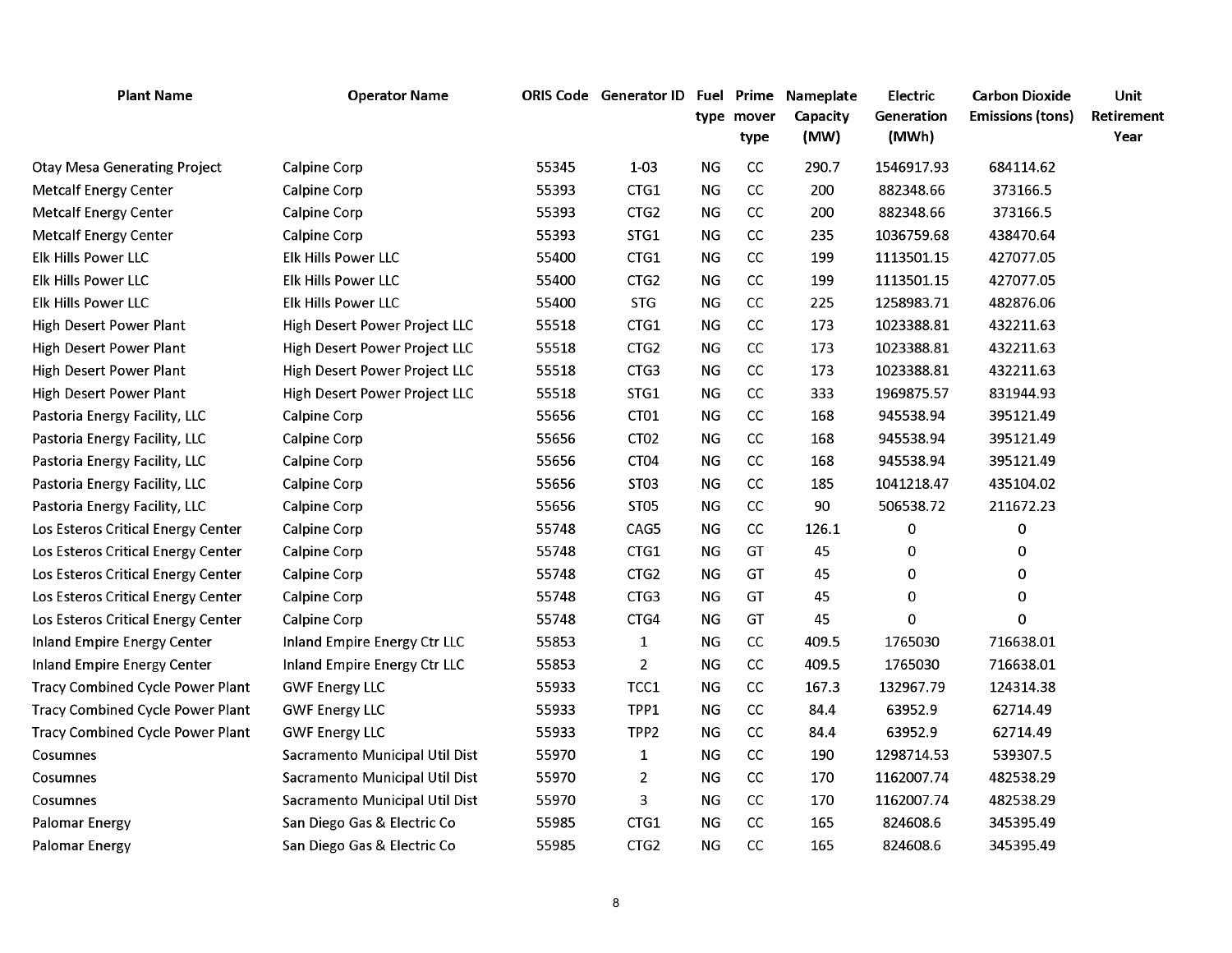| <b>Operator Name</b>                   |       |                  |            | type          | Nameplate<br>Capacity<br>(MW) | Electric<br>Generation<br>(MWh)   | <b>Carbon Dioxide</b><br><b>Emissions (tons)</b> | Unit<br>Retirement<br>Year |
|----------------------------------------|-------|------------------|------------|---------------|-------------------------------|-----------------------------------|--------------------------------------------------|----------------------------|
| San Diego Gas & Electric Co            | 55985 | <b>STG</b>       | NG         | cc            | 229                           | 1144456.79                        | 479367.07                                        |                            |
| Santa Clara City of                    | 56026 | CTG1             | NG         | cc            | 50                            | 300444.16                         | 138117.57                                        |                            |
| Santa Clara City of                    | 56026 | CTG <sub>2</sub> | <b>NG</b>  | cc            | 50                            | 300444.16                         | 138117.57                                        |                            |
| Santa Clara City of                    | 56026 | <b>STG</b>       | <b>NG</b>  | cc            | 54                            | 324479.69                         | 149166.98                                        |                            |
| Vernon City of                         | 56041 | M1               | <b>NG</b>  | cc            | 50                            | 221249.37                         | 104153.42                                        |                            |
| Vernon City of                         | 56041 | M <sub>2</sub>   | <b>NG</b>  | cc            | 50                            | 221249.37                         | 104153.42                                        |                            |
| Vernon City of                         | 56041 | M <sub>3</sub>   | NG         | $\mathsf{CC}$ | 58.8                          | 260189.26                         | 122484.42                                        |                            |
| Burbank City of                        | 56046 | $\mathbf{1}$     | <b>NG</b>  | cc            | 198.9                         | 728094.08                         | 308256.02                                        |                            |
| Burbank City of                        | 56046 | $\overline{2}$   | <b>NG</b>  | cc            | 188.7                         | 690755.92                         | 292448.02                                        |                            |
| <b>Turlock Irrigation District</b>     | 56078 | $\mathbf{1}$     | NG         | cc            | 94.9                          | 462337.58                         | 224176.02                                        |                            |
| <b>Turlock Irrigation District</b>     | 56078 | 2                | <b>NG</b>  | CC            | 94.9                          | 462337.58                         | 224176.02                                        |                            |
| <b>Turlock Irrigation District</b>     | 56078 | 3                | <b>NG</b>  | cc            | 110.8                         | 539799.83                         | 261735.55                                        |                            |
| City of Roseville                      | 56298 | 0001             | NG         | cc            | 42                            | 147940.9                          | 67688.57                                         |                            |
| City of Roseville                      | 56298 | 0002             | NG         | CC            | 42                            | 147940.9                          | 67688.57                                         |                            |
| City of Roseville                      | 56298 | 0003             | <b>NG</b>  | CC            | 80                            | 281792.2                          | 128930.61                                        |                            |
| City of Corona                         | 56356 | CT1              | <b>NG</b>  | cc            | 41                            | 20753.53                          | 10725.74                                         |                            |
| City of Corona                         | 56356 | ST <sub>1</sub>  | <b>NG</b>  | cc            | 8                             | 4049.47                           | 2092.83                                          |                            |
| Russell City Energy Company LLC        | 56467 | CTG1             | NG         | cc            | 200                           | 0                                 | 0                                                |                            |
| Russell City Energy Company LLC        | 56467 | CTG <sub>2</sub> | <b>NG</b>  | CC            | 200                           | 0                                 | 0                                                |                            |
| <b>Russell City Energy Company LLC</b> | 56467 | STG1             | <b>NG</b>  | cc            | 255                           | 0                                 | 0                                                |                            |
| Pacific Gas & Electric Co              | 56476 | А                | <b>NG</b>  | cc            | 203.2                         | 1040130.85                        | 450364.43                                        |                            |
| Pacific Gas & Electric Co              | 56476 | В                | NG         | cc            | 203.2                         | 1040130.85                        | 450364.43                                        |                            |
| Pacific Gas & Electric Co              | 56476 | С                | <b>NG</b>  | cc            | 213.3                         | 1091830.27                        | 472749.67                                        |                            |
| Pacific Gas & Electric Co              | 56532 | Α                | <b>NG</b>  | cc            | 181.5                         | 687087.04                         | 287844.47                                        |                            |
| Pacific Gas & Electric Co              | 56532 | В                | NG         | cc            | 181.5                         | 687087.04                         | 287844.47                                        |                            |
| Pacific Gas & Electric Co              | 56532 | С                | ${\sf NG}$ | cc            | 349.4                         | 1322689.88                        | 554120.44                                        |                            |
| <b>NRG El Segundo Operations Inc</b>   | 57901 | 5                | <b>NG</b>  | cc            | 198                           | 0                                 | 0                                                |                            |
| <b>NRG El Segundo Operations Inc</b>   | 57901 | 6                | <b>NG</b>  | cc            | 70.7                          | 0                                 | 0                                                |                            |
| NRG El Segundo Operations Inc          | 57901 | 7                | <b>NG</b>  | cc            | 198                           | 0                                 | 0                                                |                            |
| NRG El Segundo Operations Inc          | 57901 | 8                | <b>NG</b>  | cc            | 70.7                          | ი                                 | 0                                                |                            |
| Northern California Power Agny         | 57978 | CT <sub>1</sub>  | NG         | cc            | 185                           | 95403.03                          | 40949.16                                         |                            |
|                                        |       |                  |            |               | type mover                    | ORIS Code Generator ID Fuel Prime |                                                  |                            |